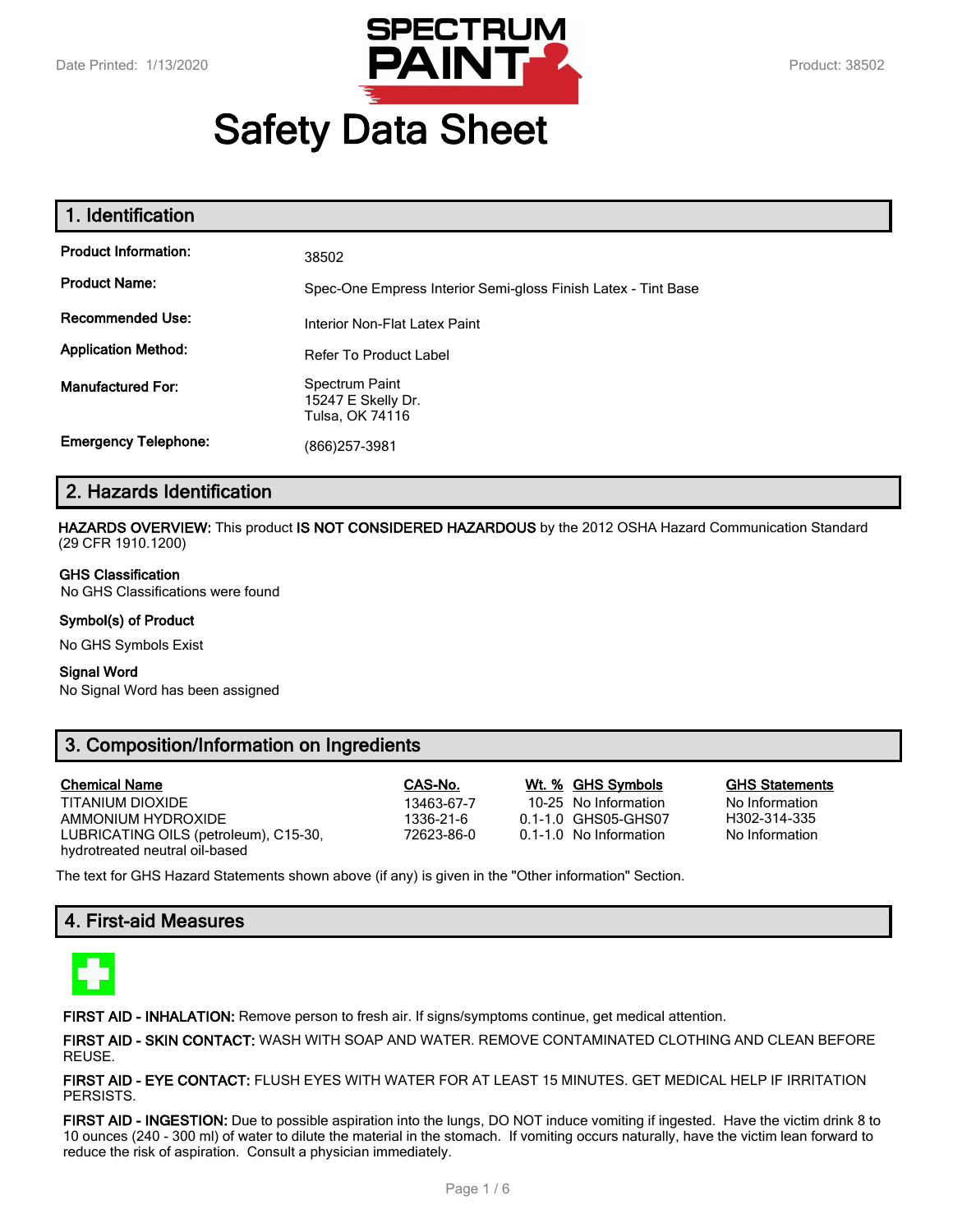# **5. Fire-fighting Measures**

**UNUSUAL FIRE AND EXPLOSION HAZARDS:** Container may rupture on heating.

**SPECIAL FIREFIGHTING PROCEDURES:** Use a self-contained breathing apparatus with full facepiece operated in pressuredemand or other positive pressure mode. USE WATER SPRAY TO COOL FIRE EXPOSED CONTAINERS.

**EXTINGUISHING MEDIA:** Carbon Dioxide, Dry Chemical, Foam, Water Fog

# **6. Accidental Release Measures**

#### **ENVIRONMENTAL PRECAUTIONS:** No Information

**STEPS TO BE TAKEN IN CASE MATERIAL IS RELEASED OR SPILLED:** ISOLATE HAZARD AREA AND KEEP UNNECESSARY PEOPLE AWAY. DO NOT ALLOW THE LIQUID TO ENTER INTO ANY SEWERS, ONTO THE GROUND OR INTO ANY BODY OF WATER. FOR LARGE SPILLS, USE A DIKE AND PUMP INTO APPROPRIATE CONTAINERS. SMALL SPILLS, DILUTE WITH WATER AND RECOVER OR USE NON-COMBUSTIBLE ABSORBENT MATERIAL AND SHOVEL INTO WASTE CONTAINERS.

# **7. Handling and Storage**



**HANDLING:** KEEP FROM FREEZING.

**STORAGE:** Store in a cool dry area. KEEP OUT OF REACH OF CHILDREN.

# **8. Exposure Controls/Personal Protection**

| Ingredients with Occupational Exposure Limits                       |                      |                       |                          |                         |
|---------------------------------------------------------------------|----------------------|-----------------------|--------------------------|-------------------------|
| <b>Chemical Name</b>                                                | <b>ACGIH TLV-TWA</b> | <b>ACGIH-TLV STEL</b> | <b>OSHA PEL-TWA</b>      | <b>OSHA PEL-CEILING</b> |
| TITANIUM DIOXIDE                                                    | 10 $mq/m3$           | N.E.                  | 15 mg/m3 (Total<br>dust) | N.E.                    |
| AMMONIUM HYDROXIDE<br>LUBRICATING OILS (petroleum), C15-30, 5 mg/m3 | 25ppm                | 35 ppm<br>10 $mq/m3$  | N.E.<br>$5 \text{ mg/m}$ | N.E.<br>N.E.            |

hydrotreated neutral oil-based **Further Advice: MEL = Maximum Exposure Limit OES = Occupational Exposure Standard SUP = Supplier's Recommendation Sk = Skin Sensitizer N.E. = Not Established**

#### **Personal Protection**



**RESPIRATORY PROTECTION:** In order to avoid inhalation of spray-mist and sanding dust, all spraying and sanding must be done wearing adequate respirator.

**SKIN PROTECTION:** Sensitive individuals should wear gloves to prevent repeated contact.



**EYE PROTECTION:** Safety glasses with side-shields



**OTHER PROTECTIVE EQUIPMENT:** No Information



**HYGIENIC PRACTICES:** Wash hands before eating, drinking, or smoking.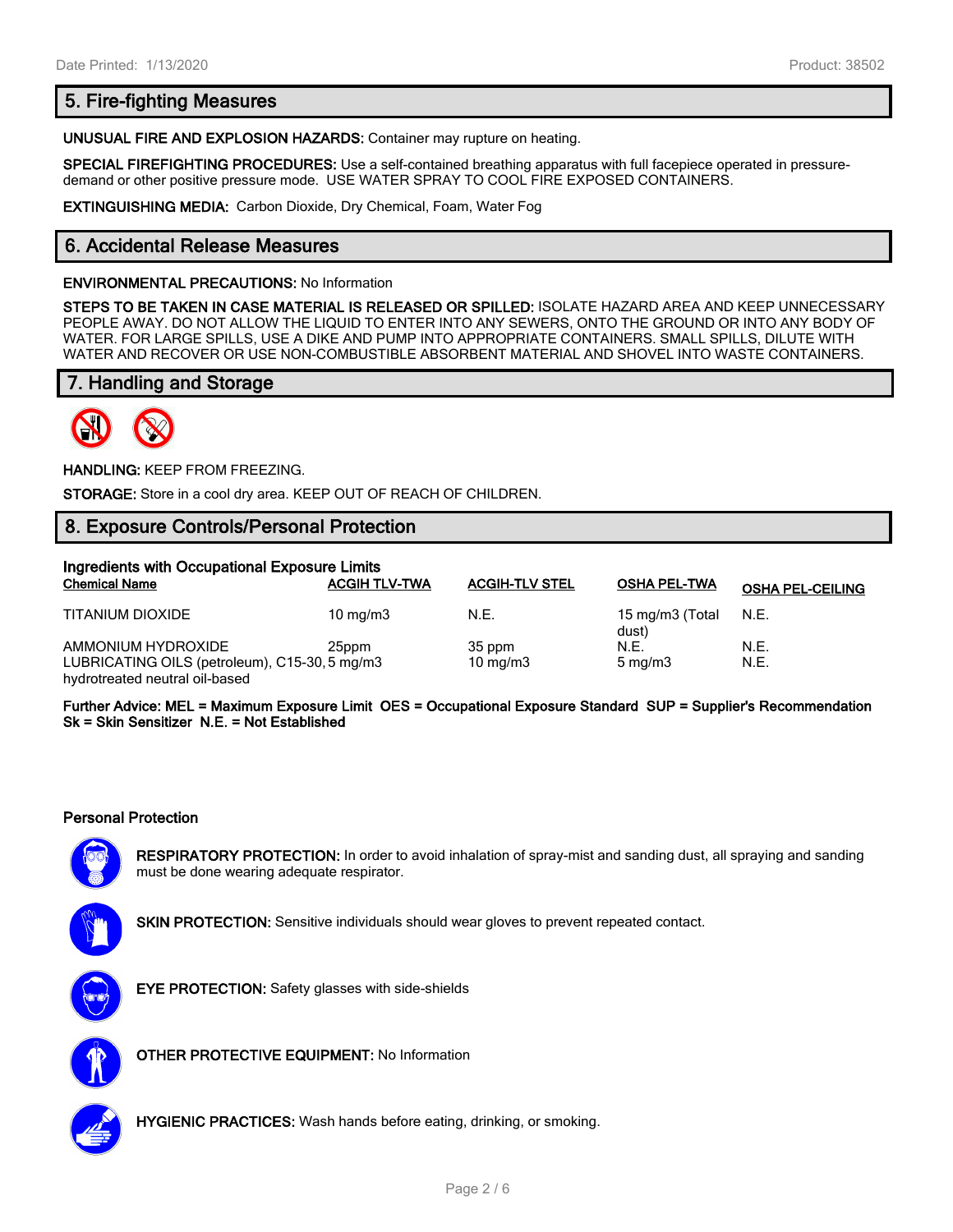# **9. Physical and Chemical Properties**

| Appearance:<br>Odor:<br>Density, Ib/gal:<br>Freeze Point, °C:<br><b>Solubility in Water:</b><br>Decomposition temperature, °C | Thick Liguid<br>Slight Ammonia Odor<br>$9.03 - 9.43$<br>No Information<br>No Information<br>No Information | <b>Physical State:</b><br><b>Odor Threshold:</b><br>pH:<br>Viscosity:<br>Partition Coefficient, n-octanol/<br>water: | Liguid<br>No Information<br>No Information<br>No Information<br>No Information |
|-------------------------------------------------------------------------------------------------------------------------------|------------------------------------------------------------------------------------------------------------|----------------------------------------------------------------------------------------------------------------------|--------------------------------------------------------------------------------|
| Boiling Range, °C:                                                                                                            | $98 - 104$                                                                                                 | <b>Explosive Limits, %:</b>                                                                                          | N/A                                                                            |
| Combustibility:                                                                                                               | Does Not Support Combustion                                                                                | Flash Point, °C:                                                                                                     | Not Applicable                                                                 |
| <b>Evaporation Rate:</b>                                                                                                      | Slower Than Ether                                                                                          | Auto-Ignition Temperature, °C                                                                                        | No Information                                                                 |
| <b>Vapor Density:</b>                                                                                                         | Lighter Than Air                                                                                           | Vapor Pressure, mmHg:                                                                                                | No Information                                                                 |

(See "Other information" Section for abbreviation legend)

# **10. Stability and Reactivity**

**STABILITY:** THIS MATERIAL IS STABLE UNDER NORMAL STORAGE AND HANDLING CONDITIONS.

**CONDITIONS TO AVOID:** AVOID HIGH TEMPERATURES AND FREEZING.

**INCOMPATIBILITY:** No Information

**HAZARDOUS DECOMPOSITION PRODUCTS:** MAY GENERATE TOXIC OR IRRITATING COMBUSTION PRODUCTS. MAY GENERATE CARBON MONOXIDE GAS.

## **11. Toxicological Information**



#### **Practical Experiences**

**EFFECT OF OVEREXPOSURE - INHALATION:** Inhalation may cause irritation to the respiratory tract (nose, mouth, mucous membranes). Vapors or spray mists may be irritating to eyes, nose or throat. Prolonged overexposure may cause coughing, shortness of breath, dizziness, and/or intoxication. This product contains crystalline silica, which is considered a hazard by inhalation.

**EFFECT OF OVEREXPOSURE - SKIN CONTACT:** PROLONGED OR REPEATED CONTACT MAY CAUSE IRRITATION.

**EFFECT OF OVEREXPOSURE - EYE CONTACT:** MILD EYE IRRITANT.

**EFFECT OF OVEREXPOSURE - INGESTION:** May be harmful if swallowed. May cause gastrointestinal disturbance.

**EFFECT OF OVEREXPOSURE - CHRONIC HAZARDS:** No Information

**CARCINOGENICITY:** IARC lists Titanium Dioxide as a possible human carcinogen (Group 2B) by route of inhalation.

**PRIMARY ROUTE(S) OF ENTRY:** Eye Contact, Ingestion, Inhalation, Skin Contact

#### **Acute Toxicity Values**

**The acute effects of this product have not been tested. Data on individual components are tabulated below**

| CAS-No.    | <b>Chemical Name</b> | Oral LD50           | Dermal LD50                | Vapor LC50 |
|------------|----------------------|---------------------|----------------------------|------------|
| 13463-67-7 | TITANIUM DIOXIDE     | > 5,000 mg/kg (Rat) | > 10,000 mg/kg<br>(Rabbit) | $>20$ mg/L |
| 1336-21-6  | AMMONIUM HYDROXIDE   | 350 mg/kg (Rat)     | N.I.                       | - N.I.     |

N.I. = No Information

# **12. Ecological Information**

**ECOLOGICAL INFORMATION:** No Information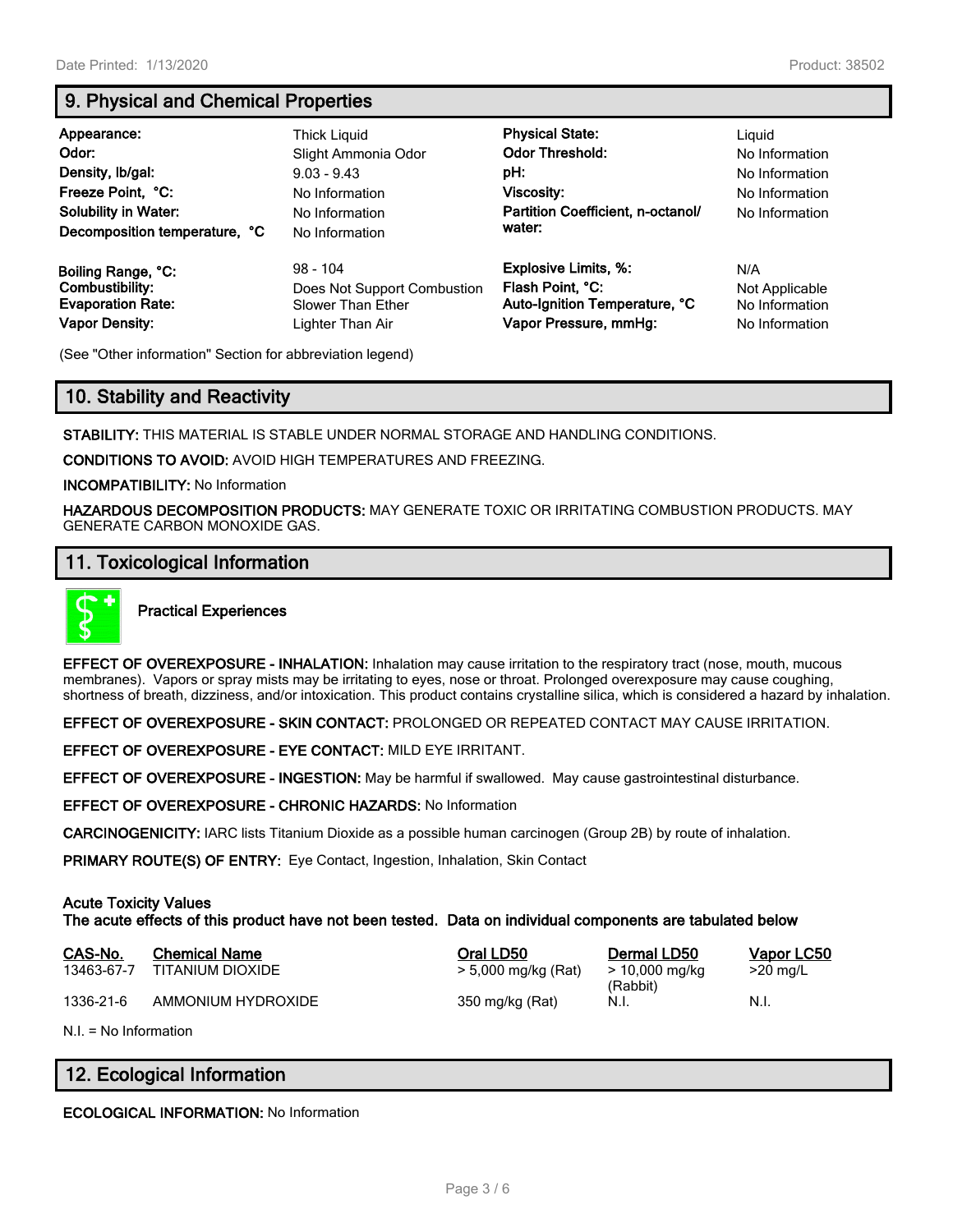# **13. Disposal Information**



#### **Product**

**DISPOSAL METHOD:** DO NOT DUMP INTO ANY SEWERS, ON THE GROUND, OR INTO ANY BODY OF WATER. ALL DISPOSAL METHODS MUST BE IN COMPLIANCE WITH ALL FEDERAL, STATE/PROVINCIAL, AND LOCAL LAWS AND REGULATIONS.

**STEPS TO BE TAKEN IN CASE MATERIAL IS RELEASED OR SPILLED:** ISOLATE HAZARD AREA AND KEEP UNNECESSARY PEOPLE AWAY. DO NOT ALLOW THE LIQUID TO ENTER INTO ANY SEWERS, ONTO THE GROUND OR INTO ANY BODY OF WATER. FOR LARGE SPILLS, USE A DIKE AND PUMP INTO APPROPRIATE CONTAINERS. SMALL SPILLS, DILUTE WITH WATER AND RECOVER OR USE NON-COMBUSTIBLE ABSORBENT MATERIAL AND SHOVEL INTO WASTE CONTAINERS.

# **14. Transport Information**

**SPECIAL TRANSPORT PRECAUTIONS:** Not Regulated by DOT

**DOT Proper Shipping Name:** Not Regulated **Packing Group:** Not Regulated **Packing Group:** Not Regulated

**Hazard SubClass:** Not Regulated **DOT Technical Name:** Not Regulated **Resp. Guide Page:** No Information **DOT Hazard Class:** Not Regulated **DOT UN/NA Number:** Not Regulated

# **15. Regulatory Information**

#### **U.S. Federal Regulations:**

#### **CERCLA - SARA Hazard Category**

This product has been reviewed according to the EPA 'Hazard Categories' promulgated under Sections 311 and 312 of the Superfund Amendment and Reauthorization Act of 1986 (SARA Title III) and is considered, under applicable definitions, to meet the following categories:

#### None Known

#### **SARA SECTION 313:**

This product contains the following substances subject to the reporting requirements of Section 313 of Title III of the Superfund Amendment and Reauthorization Act of 1986 and 40 CFR part 372:

#### **Chemical Name CAS-No.**

AMMONIUM HYDROXIDE 1336-21-6

#### **TOXIC SUBSTANCES CONTROL ACT:**

This product contains the following chemical substances subject to the reporting requirements of TSCA 12(B) if exported from the United States:

No TSCA components exist in this product.

# **U.S. State Regulations: NEW JERSEY RIGHT-TO-KNOW:**

The following materials are non-hazardous, but are among the top five components in this product.

#### **Chemical Name CAS-No.**

WATER 7732-18-5 ACRYLIC POLYMER<br>
Dispersing Agent Emulsifier<br>
Proprietary
Poprietary Dispersing Agent Emulsifier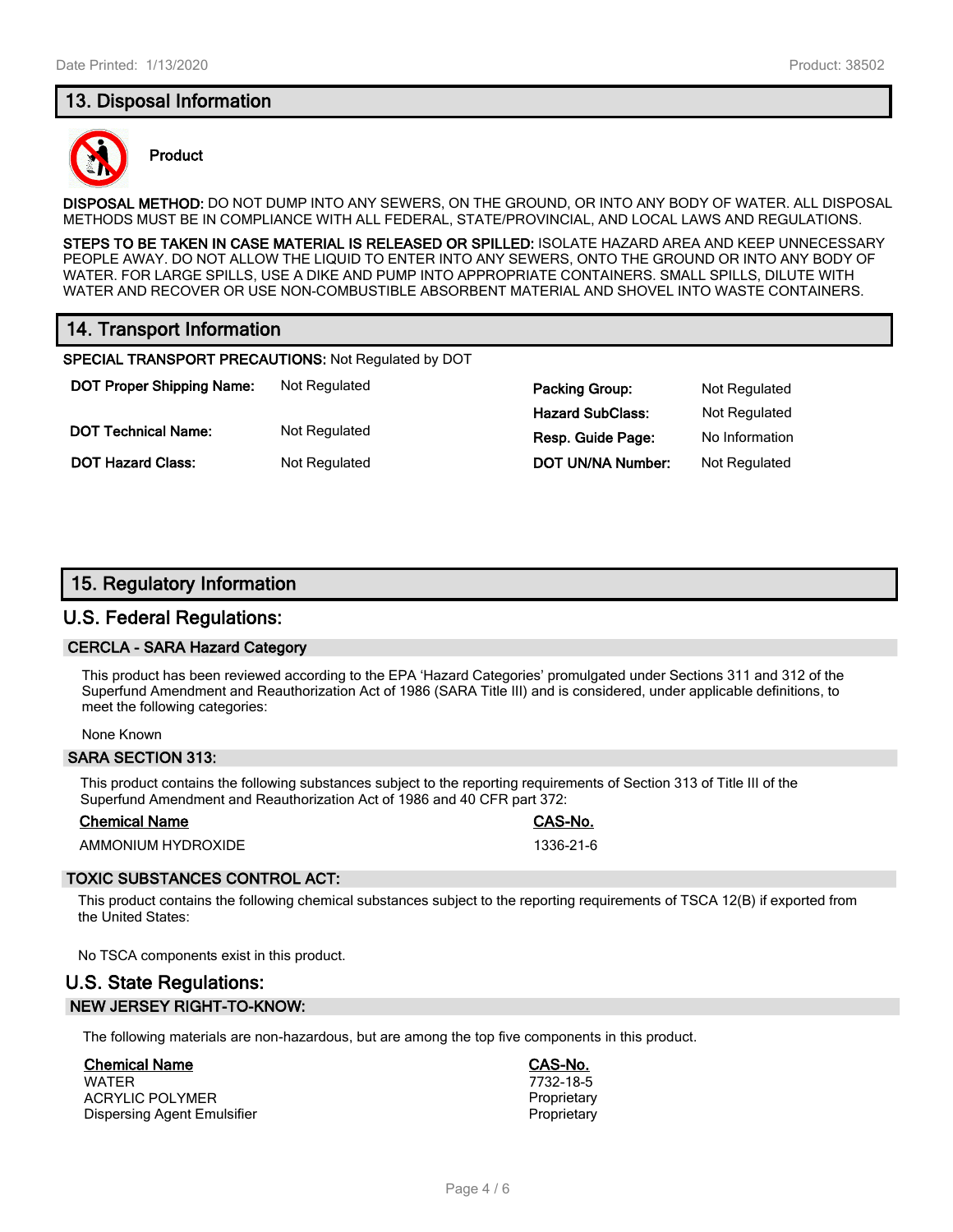#### **PENNSYLVANIA RIGHT-TO-KNOW**

The following non-hazardous ingredients are present in the product at greater than 3%.

**Chemical Name CAS-No.** WATER 7732-18-5 ACRYLIC POLYMER **Proprietary** 

# **International Regulations: As follows -**

#### **CANADIAN WHMIS:**

This MSDS has been prepared in compliance with Controlled Product Regulations except for the use of the 16 headings.

**WHMIS Class** No Information

| 16. Other Information |                        |                      |                              |                    |   |                             |           |
|-----------------------|------------------------|----------------------|------------------------------|--------------------|---|-----------------------------|-----------|
| <b>Revision Date:</b> |                        | 1/7/2020             |                              |                    |   | <b>Supersedes Date:</b>     | 6/21/2019 |
| Reason for revision:  | Datasheet produced by: | No Information       | <b>Regulatory Department</b> |                    |   |                             |           |
| <b>HMIS Ratings:</b>  |                        |                      |                              |                    |   |                             |           |
| Health:               |                        | <b>Flammability:</b> | 0                            | <b>Reactivity:</b> | 0 | <b>Personal Protection:</b> | N.I.      |
|                       |                        |                      |                              |                    |   |                             |           |

#### **Text for GHS Hazard Statements shown in Section 3 describing each ingredient:**

| H302 | Harmful if swallowed.                    |
|------|------------------------------------------|
| H314 | Causes severe skin burns and eye damage. |
| H335 | May cause respiratory irritation.        |
|      |                                          |

**Icons for GHS Pictograms shown in Section 3 describing each ingredient:**



Legend: N.A. - Not Applicable, N.E. - Not Established, N.D. - Not Determined